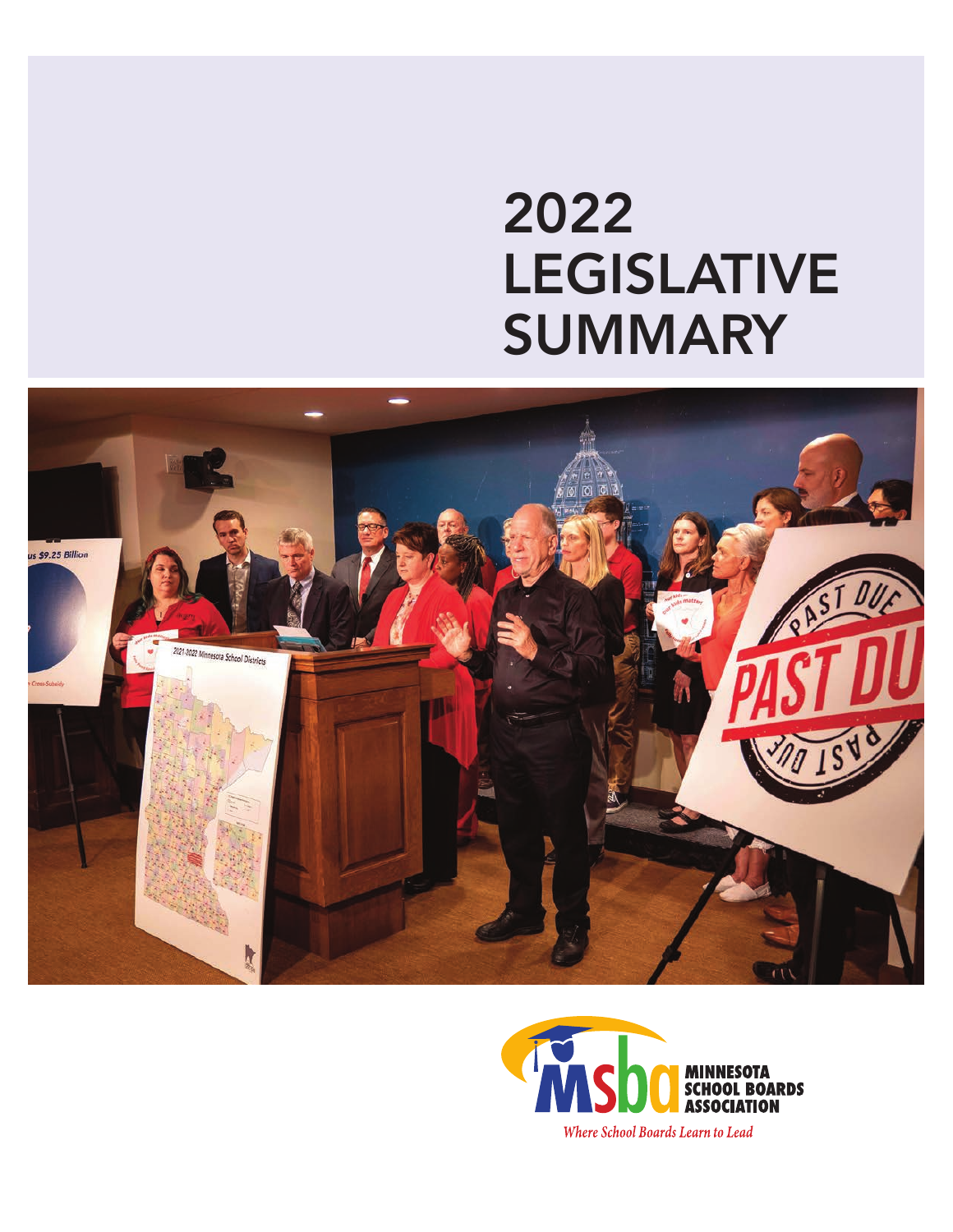# 2022 Legislative Summary

| <b>Contents</b>                                         | Page # |
|---------------------------------------------------------|--------|
|                                                         |        |
|                                                         |        |
|                                                         |        |
|                                                         |        |
|                                                         |        |
|                                                         |        |
|                                                         |        |
| Environment and Natural Resources Trust Fund (HF 3765)3 |        |
|                                                         |        |
|                                                         |        |
|                                                         |        |
|                                                         |        |
|                                                         |        |
|                                                         |        |
|                                                         |        |
|                                                         |        |
|                                                         |        |
|                                                         |        |
|                                                         |        |

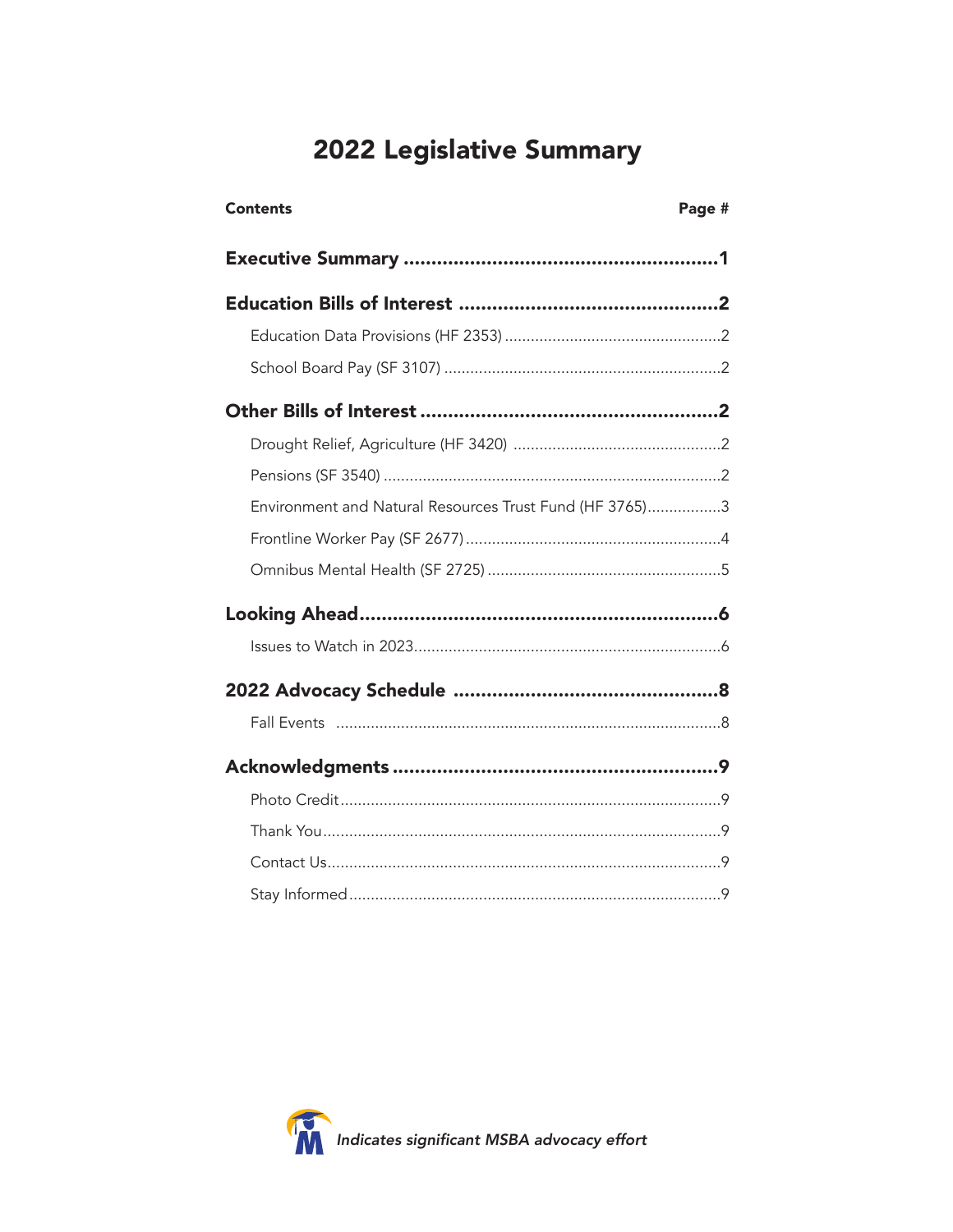# <span id="page-2-0"></span>Executive Summary



The 2022 MSBA Legislative Summary is a guide to the actions impacting E-12 education during the regular session in the Minnesota Legislature.

The 93rd legislature convened on January 31, 2022. The regular session ended on the constitutionally mandated date of May 23th with only a handful of bills passed. Notably, the education, tax and health and human services bills were left on the cutting room floor with nothing passed. Legislators gave their farewell speeches and went home to their districts. We held out hope they would be called back into a special session by Governor Walz.

The pandemic was still present when the session began. The Capitol was open to the public and the legislature was working both remotely and in a hybrid capacity. The Government Relations team began their work by meeting with every education committee member to review our legislative platform and to share our top priorities – eliminating the special education and English language cross-subsidies, working with districts to combat the staffing shortage crisis and not implement any new unfunded mandates.

What was unexpected during this session was the \$9.25 billion surplus. Every group was vying for a piece of the surplus. Together with Rep. Dan Wolgamott and Sen. Kari Dziedzic, MSBA authored a bill to eliminate the special education cross-subsidy. With such a large surplus, MSBA believed spending \$822 million would be not only a reasonable request, but it would allow the legislature to finally pay in full the largest unfunded mandate districts experience.

The release of this publication comes at a time when legislators are back in their districts and will be campaigning heavily as every seat in the state is up for reelection. We urge you to get to know the candidates and have serious discussions about what your district is facing. We also know that school board elections will be another critical component to the November elections. We urge you to follow MSBA throughout the summer and look for MSBA's suggested questions in the MSBA Voter Guide.

It is more important now than ever that school boards share insights and concerns to prioritize issues for the 2023 Legislature. MSBA will continue to advocate on your behalf, but we cannot do this alone. As MSBA's Government Relations team prepares for summer and fall events, we look forward to listening to great ideas from members to help our public schools and the students they serve. These ideas are the springboard for Delegate Assembly resolutions and legislative platforms.

We would like to thank you for your advocacy on behalf of our 850,000 public school students. Our Government Relations staff does an outstanding job representing our 333 public school boards, but your voice and input from the field make us even stronger.

Sincerely,

Johne Lawnd

Executive Director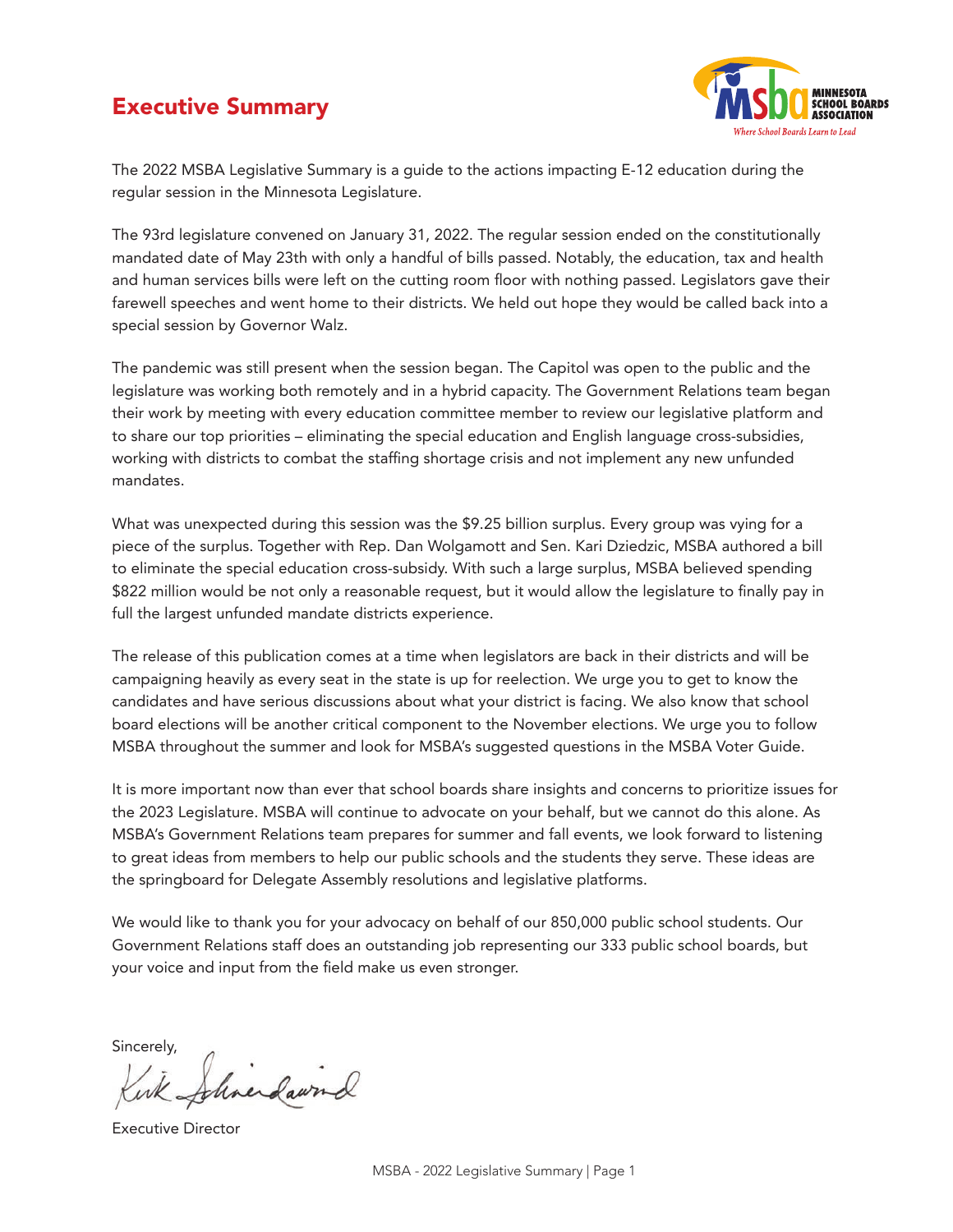# <span id="page-3-0"></span>Education Bills of Interest

## Education Data Provisions (HF 2353)

This bill classifies "education support services data"—a term defined in the bill— as private data on individuals. The bill protects Minnesota students from having their data be used in ways not relevant to the student's educational experience. For example, having their data be sold by a vendor to marketing companies for research on children's media consumption or technological habits.



# School Board Pay (SF 3107)

This bill increases the maximum amount a school board member who is employed by the school district may earn from that employment. The current limit is \$8,000 and the bill raises it to \$20,000. The school board member must be approved by a majority of the school board to be employed by the school district.

# Other Bills of Interest

# Drought Relief, Agriculture (HF 3420)

### Instruction in meat cutting and butchery

 \$1,000,000 the second year is to provide grants to secondary career and technical education programs for the purpose of offering instruction in meat cutting and butchery. This is a onetime appropriation. Grants may be used for costs, including but not limited to:

(1) equipment required for a meat cutting program;

(2) facility renovation to accommodate meat cutting; and

(3) training faculty to teach the fundamentals of meat processing.

The commissioner may receive applications from eligible programs and make grants of up to \$100,000, up to ten percent of which may be used for training faculty. Priority may be given to applicants who are coordinating with meat cutting and butchery programs at Minnesota State Colleges and Universities system and local industry partners.

### Pensions (SF 3540)

### Retired Teacher Earnings Limitations

Permits retired teachers who resume teaching at a public school, charter school or the Perpich Center for Arts Education to teach without application of an earnings limitation. Application of the earnings limitation would otherwise cause pension payments to be deferred or forfeited. The earnings limit resume after the year 2024.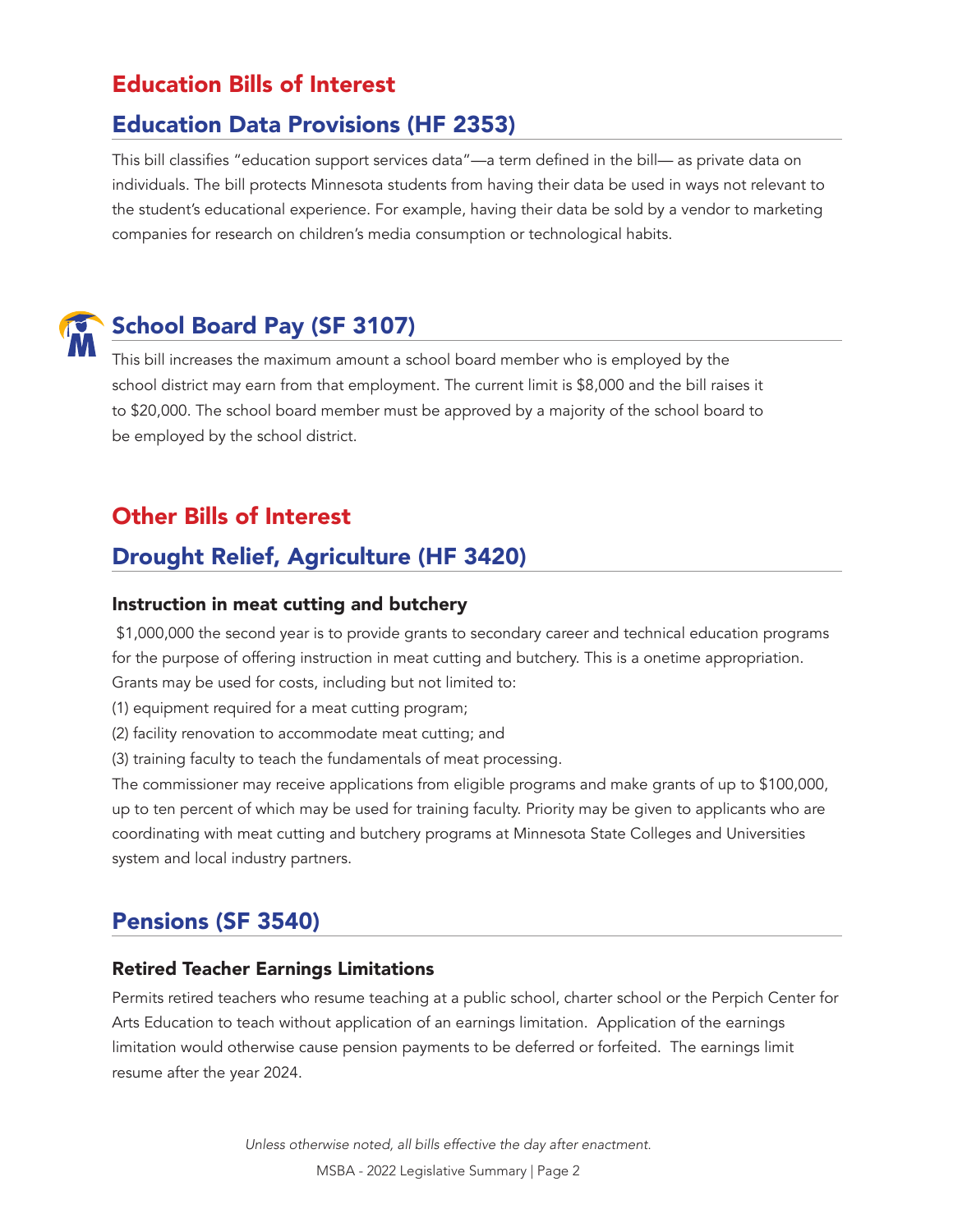### <span id="page-4-0"></span>Technical Clarifications and Correction

Clarifies that the plan administrator of a 457(b) plan and the vendor of a 403(b) plan are responsible for providing required investment fund performance and fee information to participants and the Commission annually, a condition that must be satisfied to contribute public funds to the 457(b) or 403(b) plan as a supplemental plan.

Clarifies that contributions deducted from an employee's paycheck for sick, vacation, or severance pay are not subject to the match limits.

## Environment and Natural Resources Trust Fund (HF 3765)

### Teacher Field School: Stewardship through Nature-Based Education

\$500,000 the second year is from the trust fund to the commissioner of natural resources for an agreement with Hamline University to create an immersive, research-backed field school for teachers to use nature-based education to benefit student well-being and academic outcomes while increasing stewardship habits.

### Increasing K-12 Student Learning to Develop Environmental Awareness, Appreciation, and Interest

\$1,602,000 the second year is from the trust fund to the commissioner of natural resources for an agreement with Osprey Wilds Environmental Learning Center to partner with Minnesota's five other accredited residential environmental learning centers to provide needs-based scholarships to at least 25,000 K-12 students statewide for immersive multiday environmental learning experiences.

### Expanding Access to Wildlife Learning Bird by Bird

\$276,000 the second year is from the trust fund to the commissioner of natural resources to engage young people from diverse communities in wildlife conservation through bird-watching in schools, outdoor leadership training, and participating in neighborhood bird walks.

### ESTEP: Earth Science Teacher Education Project

\$495,000 the second year is from the trust fund to the commissioner of natural resources for an agreement with the Minnesota Science Teachers Association to provide professional development for Minnesota science teachers in environmental and earth science to strengthen environmental education in schools.

### Environmental Learning Classroom with Trails

\$82,000 the second year is from the trust fund to the commissioner of natural resources for an agreement with Mountain Iron-Buhl Public Schools to build an outdoor classroom pavilion, accessible trails, and a footbridge within the Mountain Iron-Buhl School Forest to conduct environmental education that cultivates a lasting conservation ethic.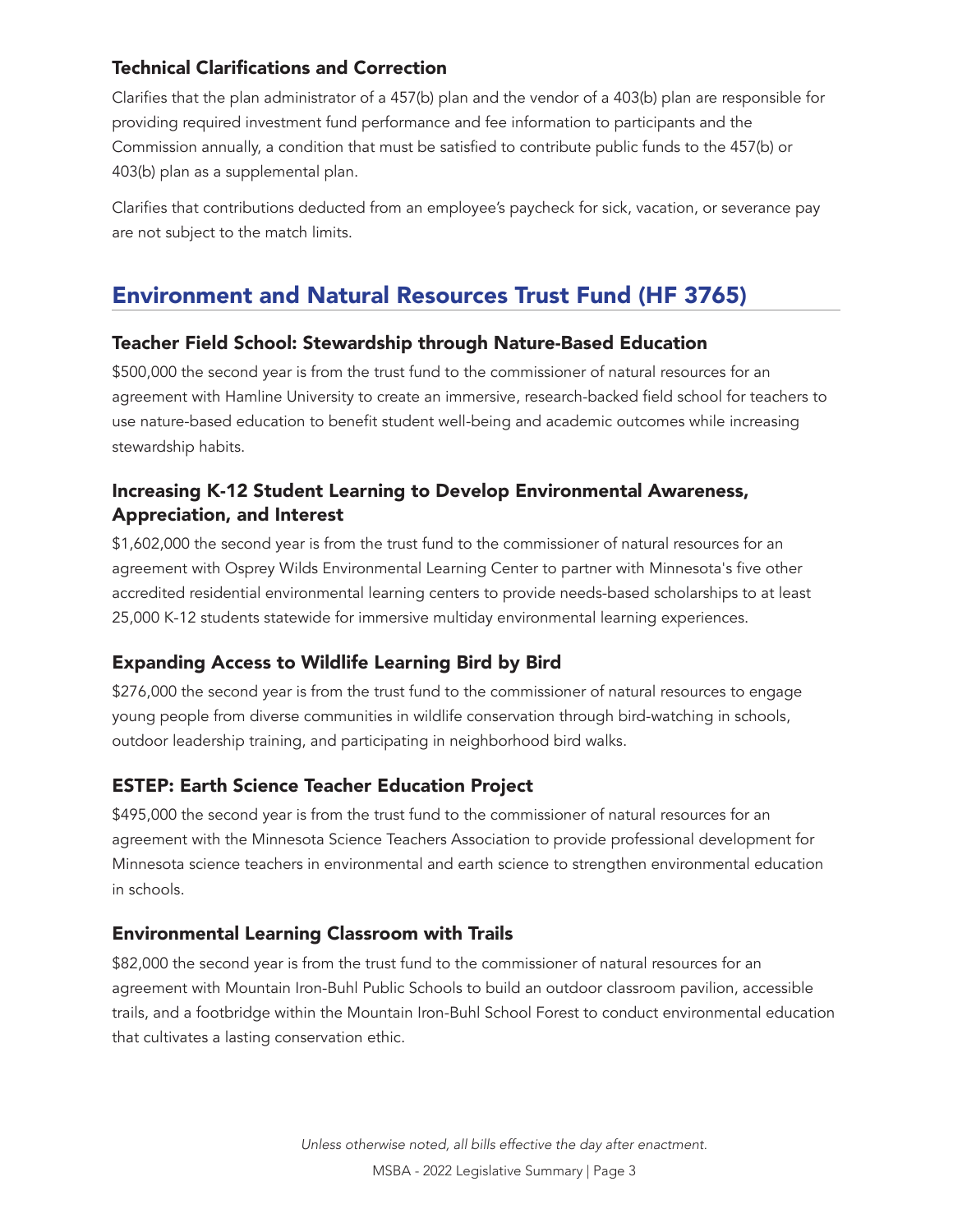# <span id="page-5-0"></span>Frontline Worker Pay (SF 2677)

To thank those Minnesotans who worked on the frontlines during the COVID-19 peacetime emergency, Gov. Tim Walz signed Frontline Worker Payments into law April 29, 2022, enabling those workers to apply for Frontline Worker Pay.

### To be eligible for Frontline Worker Pay, the applicant:

- must have been employed at least 120 hours in Minnesota in one or more frontline sectors between March 15, 2020, and June 30, 2021.
- for the hours worked during this time period the applicant
	- o was not able to telework due to the nature of the individual's work and
	- o worked in close proximity to people outside of the individual's household;
- must meet the income requirements for at least one year between Dec. 31, 2019, and Jan. 1, 2022 –
	- o workers with direct COVID-19 patient care responsibilities must have had an adjusted gross income of less than \$350,000 for married taxpayers filing jointly, or less than \$175,000 for other filers and
	- o for workers in occupations without direct COVID-19 patient care responsibilities, the adjusted gross income limit is \$185,000 for married taxpayers filing jointly, or \$85,000 for other filers; and
- must not have received an unemployment insurance benefit payment for more than 20 weeks on a cumulative basis for weeks between March 15, 2020, and June 26, 2021 (Minnesota Statutes, section 268.085, subdivision 1, clause 6).

### The frontline sectors include:

- long-term care and home care;
- health care;
- emergency responders;
- public health, social service, and regulatory service;
- courts and corrections;
- child care:
- schools, including charter schools, state schools and higher education;
- food service, including production, processing, preparation, sale and delivery;
- retail, including sales, fulfillment, distribution and delivery;
- temporary shelters and hotels;
- building services, including maintenance, janitorial and security;
- public transit;
- ground and air transportation services;
- manufacturing; and
- vocational rehabilitation.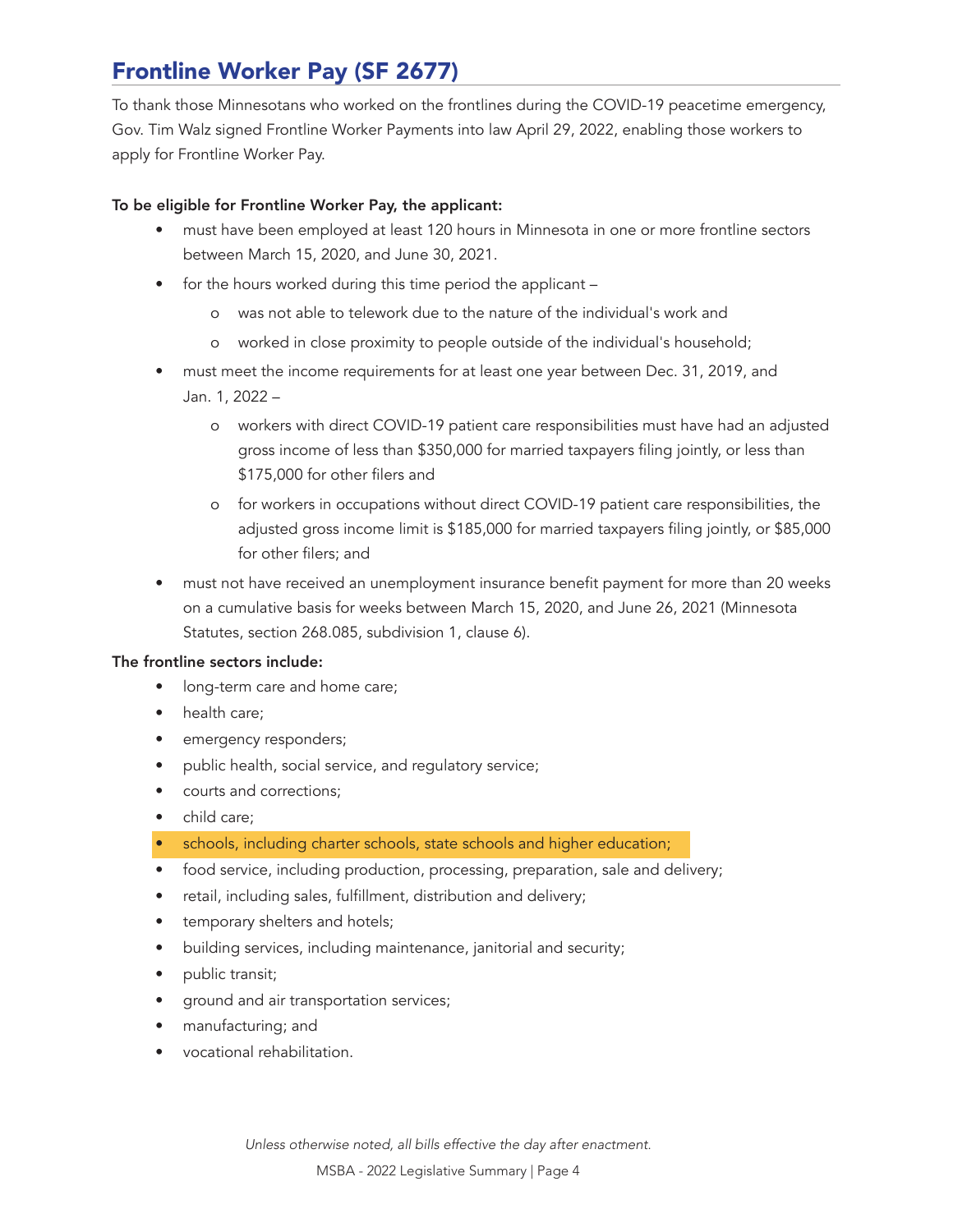# <span id="page-6-0"></span>Omnibus Mental Health (SF 2725)

HF2725, allows hospitals to increase mental health bed capacity across the state and allocates a total of \$92.7 million in funding for a variety of mental health initiatives, including:

- Nearly \$13 million to support children and youth experiencing mental health crises, as well as provisions to establish a first episode of psychosis grant program and to set parameters for children's residential facilities to provide crisis stabilization for children and youth for up to 30 days;
- Nearly \$11 million over three years in adult mental health initiative services;
- \$9.6 million for mobile mental health crisis services; and
- \$4.1 million to fund grants and loan forgiveness opportunities for mental health professionals and providers.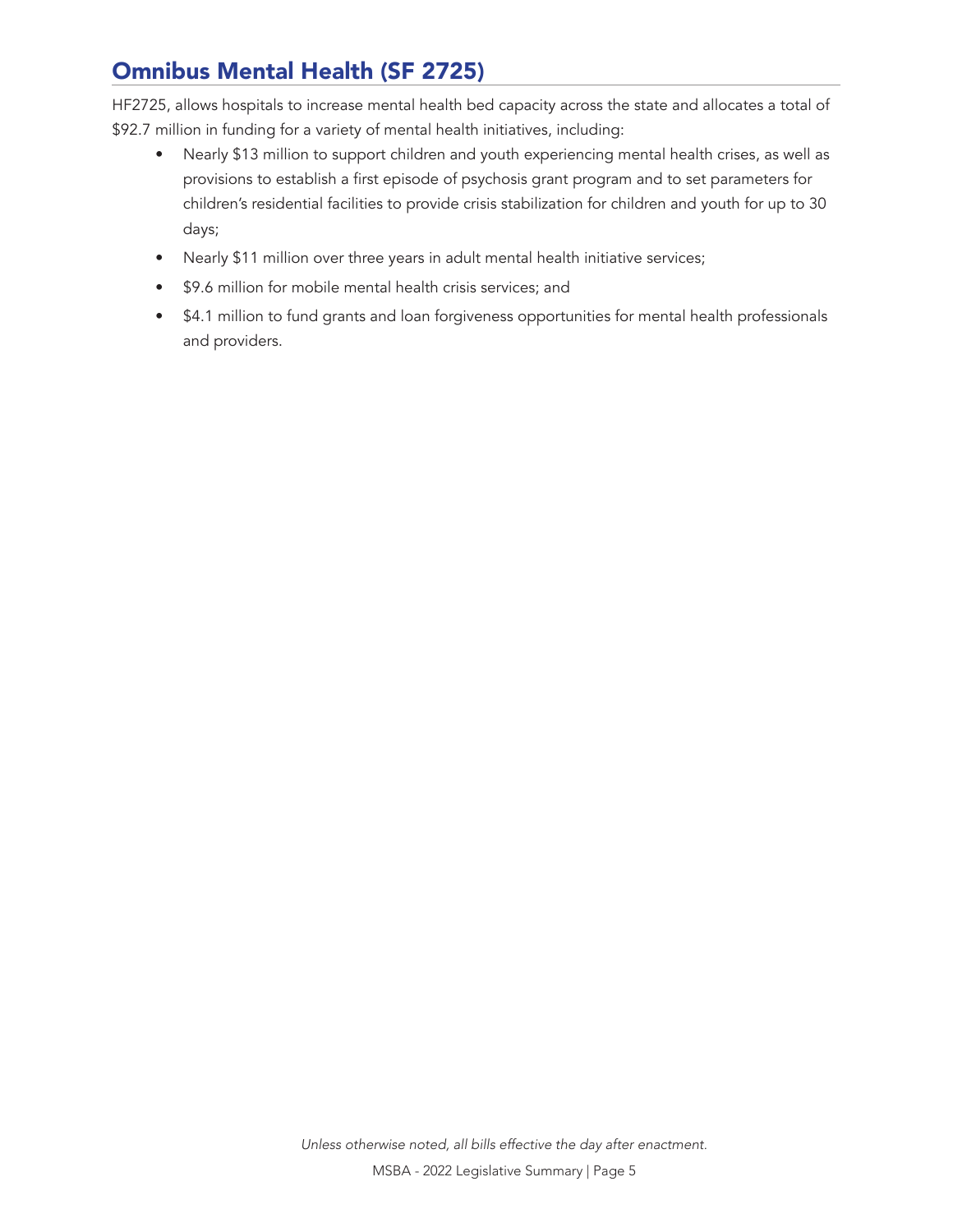# <span id="page-7-0"></span>Looking Ahead

### Issues to Watch in 2023

#### Policy Items

- Nonexclusionary discipline, expulsion/exclusion policies and procedures
- Pre-K Fair Pupil Dismissal Act modification for PreK
- Social-emotional teaching and learning
- Prohibition of American Indian mascots
- Tobacco may be possessed by American Indians on school property
- Civics course required for high school graduation in 11th or 12th grade
- Personal finance course for credit as a graduation requirement
- Civics scores added to school performance reports and public reporting
- School board vacancy appointments elections
- Adult Basic Education (ABE) and Early Childhood and Family Education (ECFE) teachers' continuing contract rights and comparable salaries
- Potential changes to the Four-Tiered Teacher Licensure System
- Require art standards to be state rather than local standards
- Require one credit of physical education
- Add performance measures and ethnic studies curriculum in the World's Best Workforce Plan
- Add participation in honors or gifted and talented programming and the percentage of students, by student group, who are on track for graduation to the World's Best Workforce report
- Additional prohibitions for prone restraints
- Require districts to adopt a rubric for teacher performance on culturally responsive methodologies and at least three levels of performance
- Require districts to provide instruction to help students identify, prevent, and reduce prohibited conduct
- Require contract negotiation to include class size, state assessments and student to teacher ratios
- Expand short-call substitute program
- Allow a school board to redefine instructional hours
- Provide school board authority to operate an area learning center
- Expand definition of e-learning and online learning days
- Require teachers who are assaulted by a student to obtain a copy of the report submitted to the commissioner
- Require districts to disclose a student's violent behavior to a paraprofessional who is assigned to work with the student
- Constitutional amendment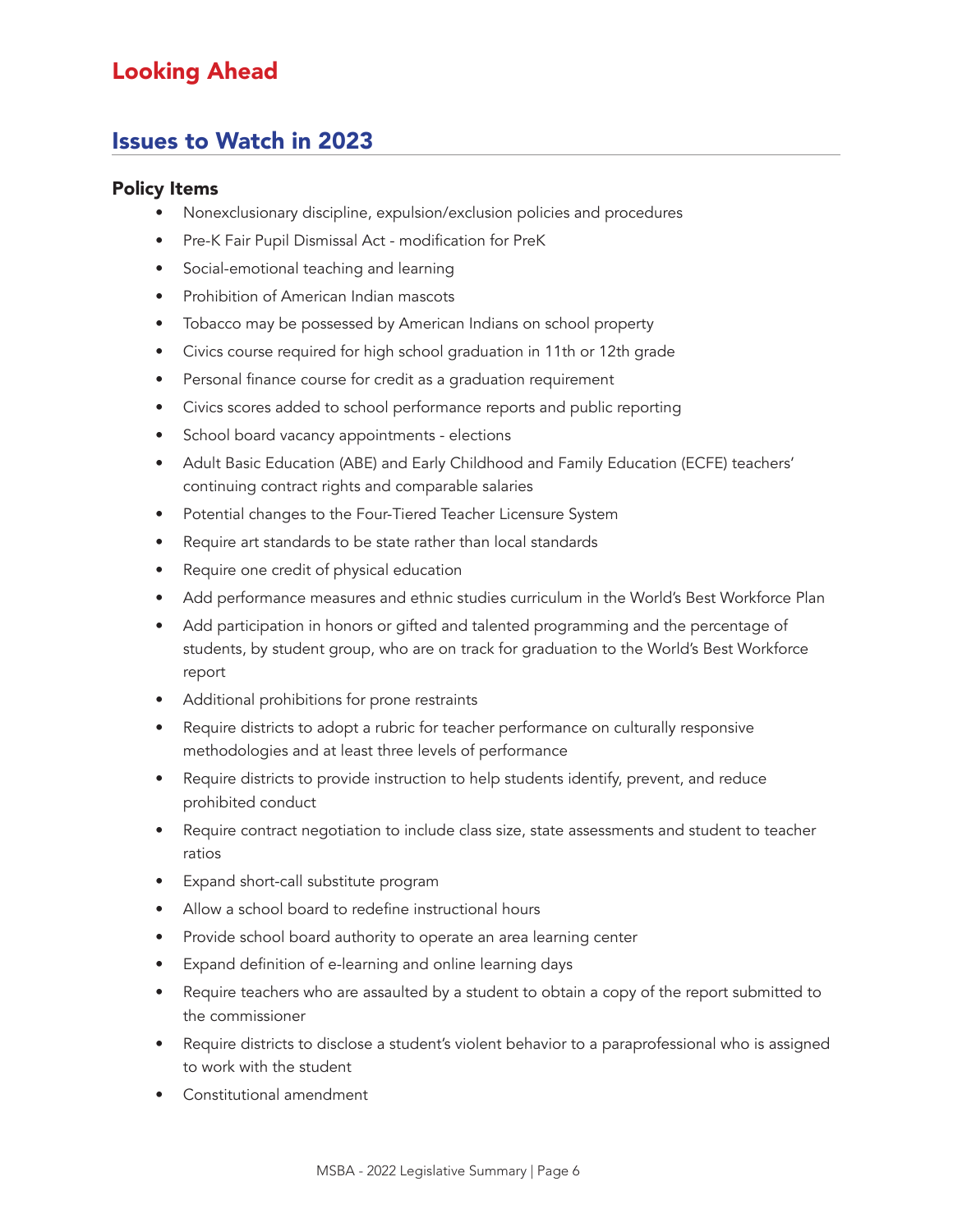### Finance Items

- Paid family and medical leave
- Operating referendum renewal by school board resolution
- Require paid paraprofessional training
- Earned safe and sick time
- Unemployment for non-licensed school employees
- Safe schools
- Equalization
- Full-service community schools
- School Trust Lands
- Special education cross-subsidy
- English learner cross-subsidy
- Teacher shortage (Teachers of Color and American Indian teachers)
- Literacy (LETRS)
- General education per pupil formula funding
- Inflation factored into the general education per pupil formula
- Declining enrollment
- Nutrition
- Mental health grants for staffing
- Voluntary pre-k
- Compensatory funding
- Vouchers or tax credits for private education
- Career and technical education funding
- Menstrual products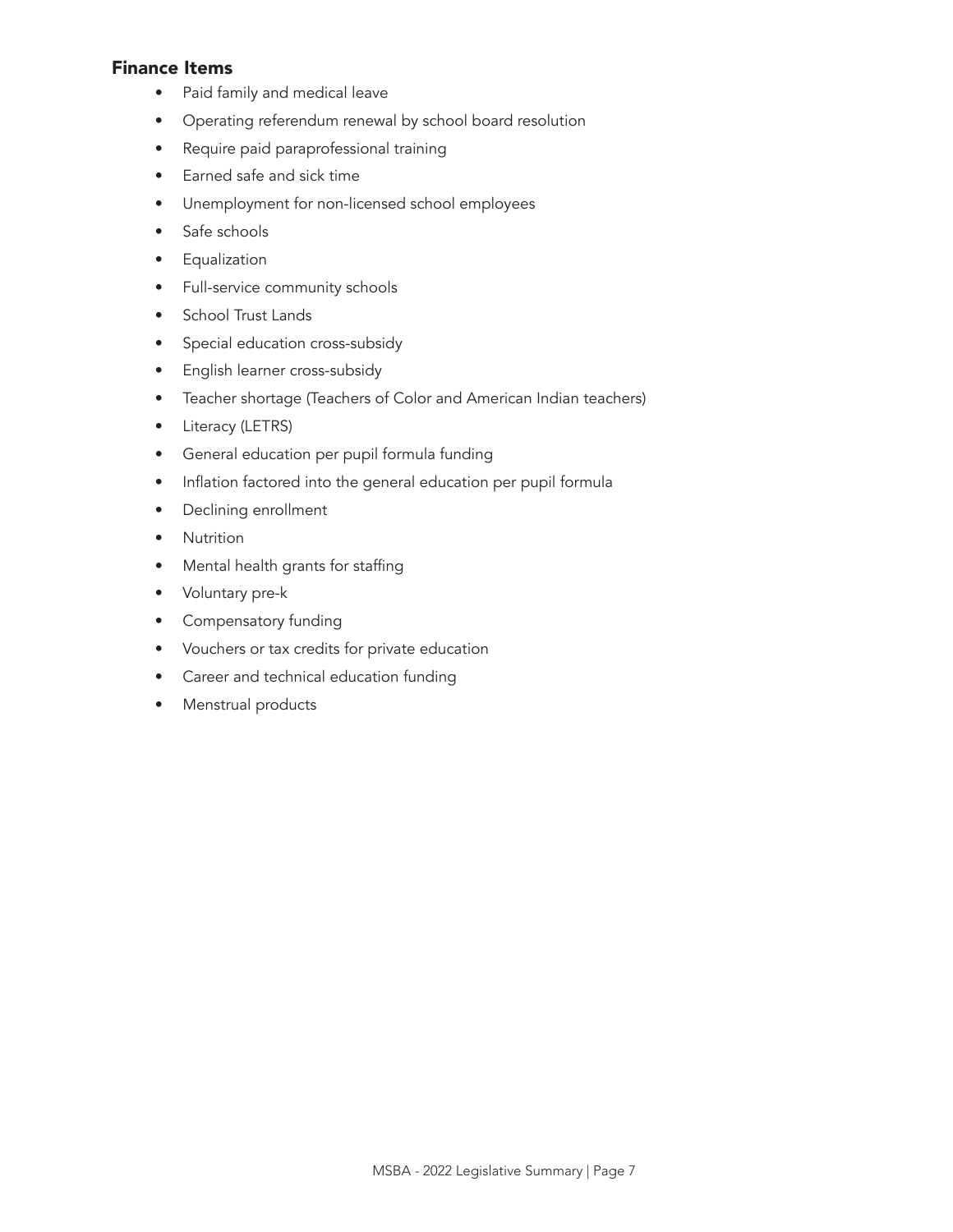# <span id="page-9-0"></span>2022 Advocacy Schedule

### Fall Events

The Government Relations team looks forward to seeing members at our three fall events: 1) Fall Advocacy Tour, 2) Pre-Delegate Assembly Meetings and 3) Delegate Assembly

#### Advocacy Tour – Meetings will be held virtually

Wednesday, September 14 @6:30 p.m. – North Areas Wednesday, September 21 @6:30 p.m. – Metro Areas Thursday, September 22 @6:30 p.m. – South Areas Friday, September 23 @9:00 a.m. - Open to all Tuesday, September 27 @6:30 p.m. – Central Areas

### Pre-Delegate Assembly – Meetings will be held virtually

Tuesday, November 15 @6:30 p.m. Wednesday, November 16 @6:30 p.m. Thursday, November 17 @6:30 p.m. Saturday, November 19 @6:30 p.m.



mark your calendars

#### Delegate Assembly

Friday, December 2 and Saturday, December 3.

#### 2023 Legislative Session begins!

Tuesday, January 2, 2023

### Friday Chat Room with Denise and Kim

9:00 a.m. every Friday during the legislative session.

#### Weekly Advocate

The Weekly Advocate - a weekly email, each Monday during the legislative session, with updates on bill introductions, bills of interest and hearings on important issues and legislative alerts on how you can get involved and make a difference.